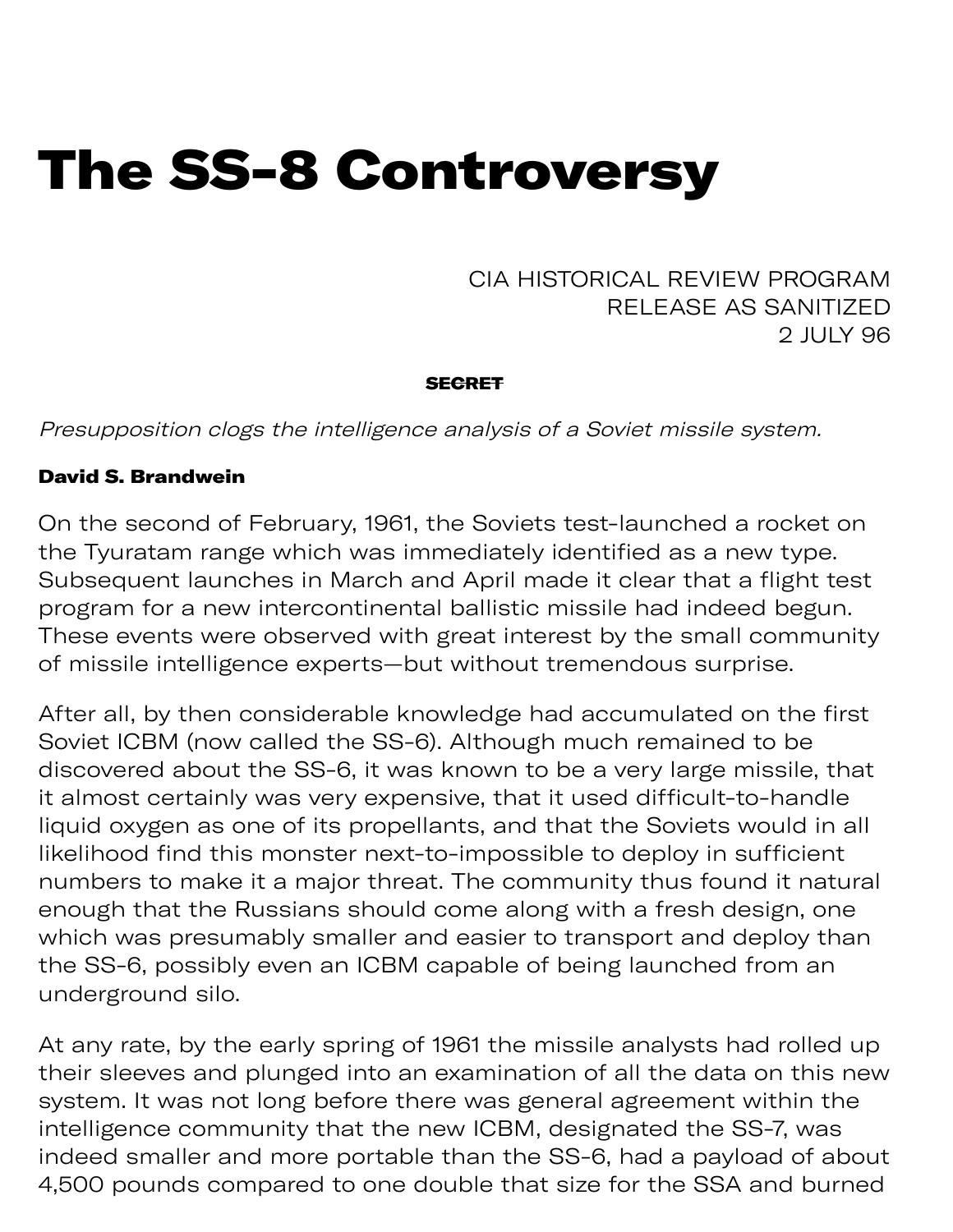# **Third ICBM?**

00 p p

Any smugness on the part of the analysts was dissipated, however, soon after 9 April, 1961. On that day, and again 12 days later, and in the succeeding months, the Soviets launched ICBMs from Tyuratam which were neither the SS-6 nor the SS-7, but another new vehicle of yet another design, later called the SS-8. Why were the Russians doing this? Why had they started development programs on two new ICBMs almost simultaneously? What was there about the third ICBM that distinguished it and justified the expense of developing it?

One group of analysts came up with a plausible hypothesis. The Soviets already had a large bird in the SS-6. The SS-7 was much smaller. The SS-8 therefore must surely have been a move in the opposite direction to a booster larger still than the SS-6. It could have a dual mission, to serve as a carrier for a truly huge nuclear payload of tens of megatons, and as a booster for space payloads larger than those which could be orbited by the SS-6. Some confirmation of this line of thought seemed to come from the fact that the trajectory data obtained on a few early SS-8 shots were of very good quality, and their backtracks ran very close to the known location of the SS-6 launcher at Tyuratam. Photographs of this facility had shown a massive firing platform at the edge of a huge excavation, and all experts agreed that the facility could probably handle boosters considerably larger than the SS-6. So it all seemed to make a pretty good story—here was a new big missile, a mission for it to fulfill, and a facility large enough to handle it.

The rest of the intelligence community, however, had reached no firm conclusion. The major effort on the part of most analysts was to examine the telemetry records to try to deduce the characteristics of this new missile. Telemetry is of course essential in such an enterprise, but it is not easy to use it to determine the size of a missile. The situation is analogous to trying to deduce information about an automobile from readings of the instrument dials on the dashboard and nothing else. Any competent engineer could determine from these readings that the vehicle was powered by an internal combustion engine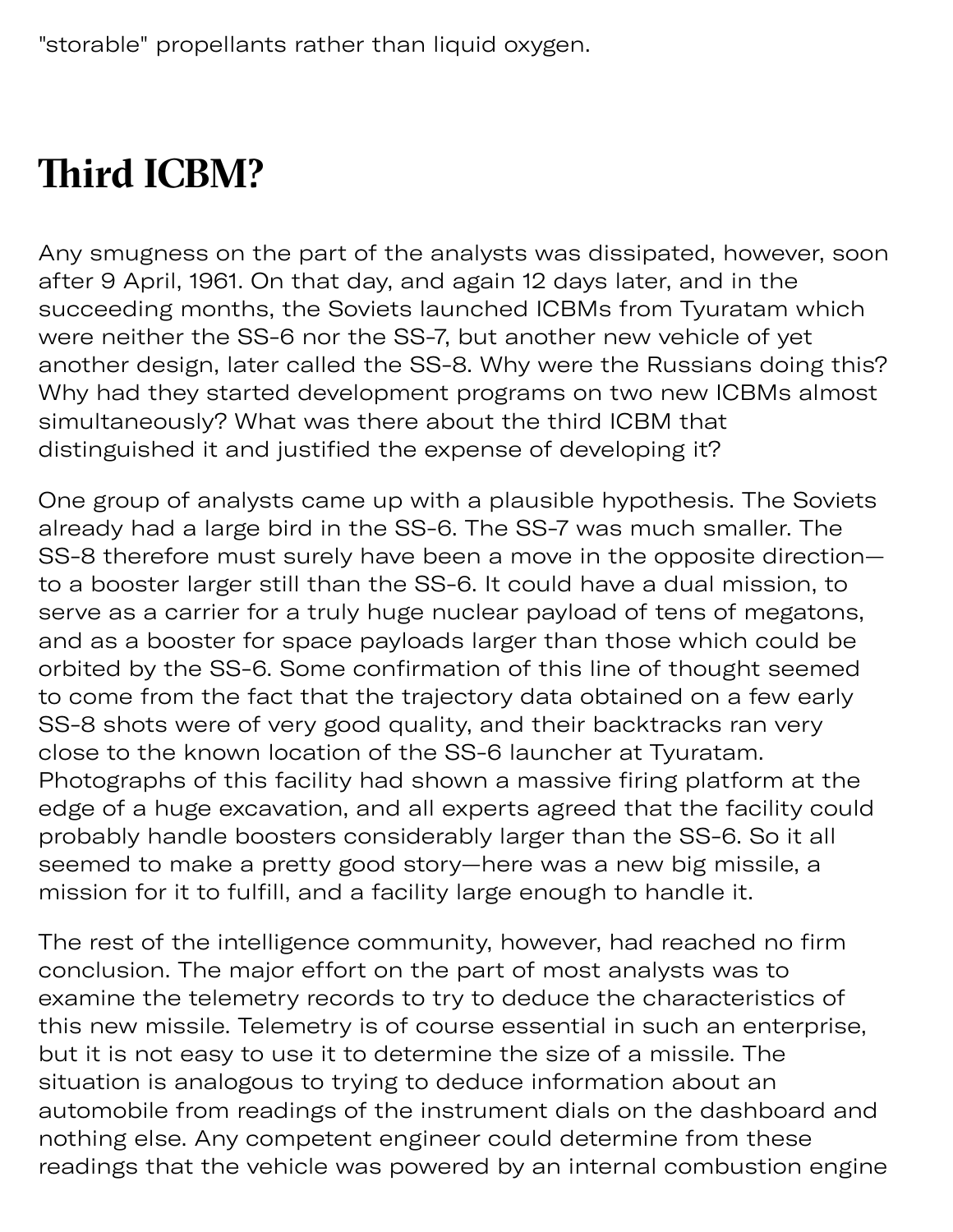ding as p y a tion engin and not by a reciprocating steam engine, but it would be very difficult to decide whether the engine was Volkswagen-size or Cadillac-size.

The next milestones in the SS-8 story were reached in the fall of 1961. In October the Soviets fired two missiles to long ranges into the Pacific Ocean. For one of these firings a brief span of optical data was obtained during the time the incandescent re-entry vehicle was dropping through the atmosphere. Shortly thereafter, during the October revolution celebrations, Khrushchev started talking about his "global rocket" and Marshal Moskalenko said that "for the Pacific trials, Soviet scientists have developed rockets that could deliver 100 million tons" (apparently referring to the yield of a nuclear warhead).

Some scientists working under contract to the Air Force were able to combine the optical data with data telemetered during re-entry to calculate the drag of the re-entry vehicle as well as other ballistic parameters related to size and shape. The net results of these calculations indicated a nose cone weighing in the neighborhood of 25,000 pounds. A re-entry vehicle that large could very nicely carry a bomb in the 100 megaton class.

This conclusion seemed to support the "big missile" synthesis of the available data on the SS-8. The Russians had started with an ICBM too clumsy to be deployed (the SS-6). They needed and had developed a smaller missile, the SS-7. Now they needed a very large, efficiently designed ICBM to carry very large bombs. Khrushchev and Moskalenko had advertised that they had such an ICBM a half-year after the start of the flight test program, presumably at about the time the development program was seen to be a success. The optical data gave a measurement of the re-entry vehicle size, and it looked to be very large indeed.

Doubts about all this were beginning to emerge, however, in the rest of the intelligence community. It was observed that there were some remarkable similarities between the propulsion telemetry of the second stage of the SS-8 and that for an upper stage of another space vehicle, the so-called "Venik" stage, used by the Soviets in 1961 as part of an interplanetary vehicle which launched their Venik probe. The significance of this association was that the Venik-stage engine was firmly estimated by the intelligence community to have a thrust of about 65,000 pounds, and this was much too low a value to be compatible with a payload in the neighborhood of 25,000 pounds.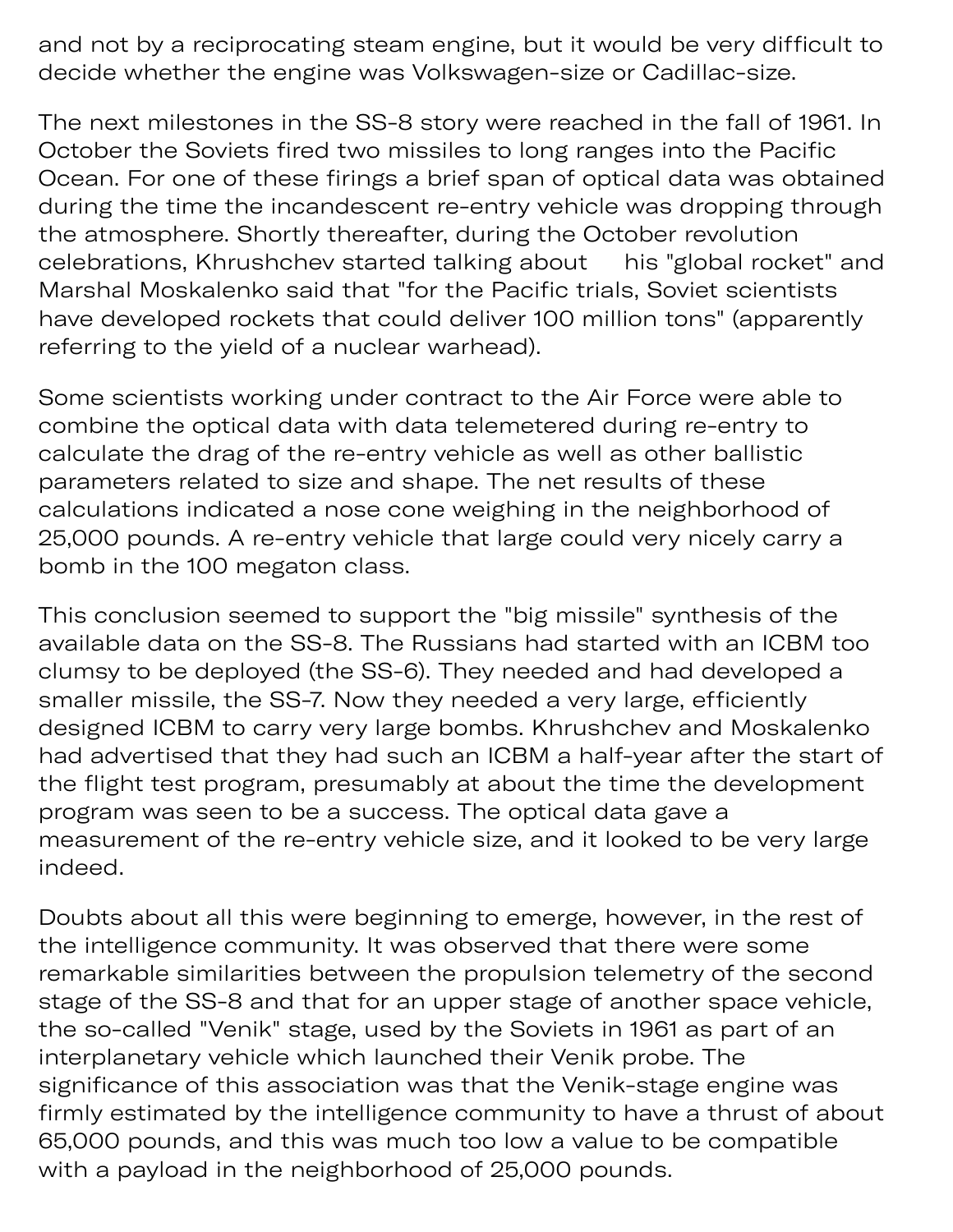Other analysts pointed out that the firing rate of the SS-8 seemed to be too rapid to be compatible with a very large rocket. The intervals between several of the tests seemed to be too short to be reasonable for such a rocket—in April, 1961, the third SS-8 launch came only six days after the second launch, and in June the fifth SS-8 came off the pad only three days after the fourth one. Even more perplexing was the fact that the first orbital flight by Gagarin in Vostok I took place only three days after the first SS-8 launch on the 9th of April. Was it after all reasonable to assume that the Soviets could prepare and launch this vehicle from the same pad which had been used to launch a totally different vehicle only three days earlier?

Some scientists under contract also raised doubts about the validity of the analysis of the re-entry vehicle data. They pointed out that the analysis was based on the assumption that the re-entry vehicle was conical in shape with a hemispherical tip. If the nose cone were in reality more complex in form, such as the cone-cylinder-sphere shape favored in this country, then the rest of the analysis could not hold water.

### **Batle Joined**

By the winter of 1961 the controversy had started in earnest. In some ways it came to resemble the sort of debate that peppers much scientific and scholarly literature. "A" publishes a paper giving his reconstruction of some little known event. "B" sends in a letter to the journal applauding "A's" efforts, but nevertheless pointing out that his reconstruction is somewhat naive in certain areas, and proceeding in the politest possible way to demolish "A's" thesis completely. Stung, "A" sends out a tart response attacking "B's" development. When "B" receives this he gets pretty hot under the collar and determines to squash "A", even if it means devoting all his time to the debate. By this time, the argument has attracted "C", who proceeds to propose a theory which is altogether different from those presented earlier. Meanwhile "A" and "B" have long since lost their objectivity, and have reached the point of considering the argument a personal crusade.

During 1962 each side performed exhaustive analyses of every scrap of data concerning the SS-8, and each side kept finding bits of evidence to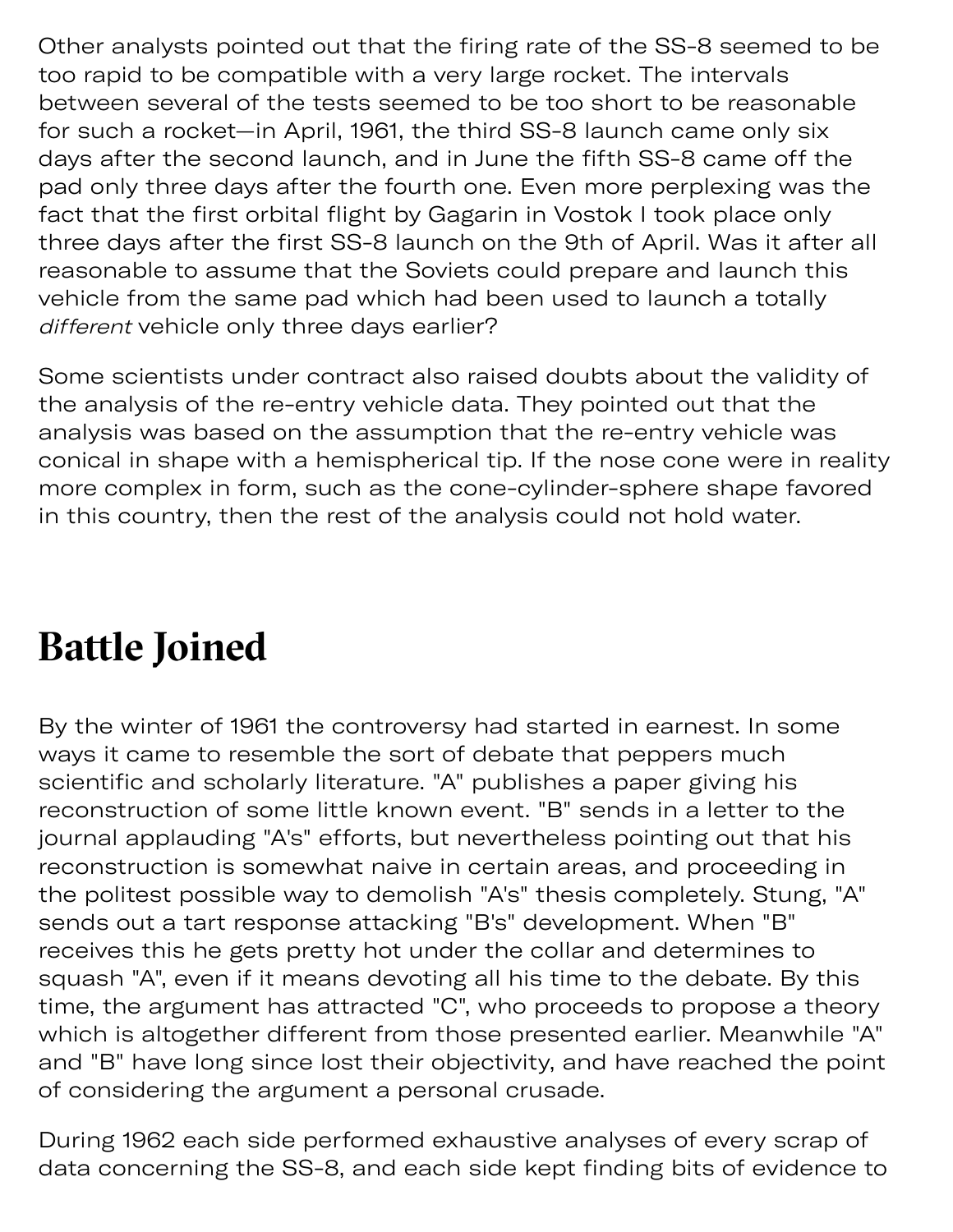reinforce its case or to negate that of the other side. Unfortunately, the volume of data available was too small to permit any but very tentative conclusions after making a number of unverifiable assumptions. Nevertheless, as the year 1962 wore on, positions on each side hardened considerably, and the SS-8 sizing problem became the focal point of a major analytical effort.

On one hand, it was argued that the Soviets had a requirement for a very large ICBM, and that the analyses which came up with indications of a small SS-8 were based on unverifiable assumptions, were subject to many errors, and could therefore be discounted. Opponents of this view admitted the weaknesses of each of the analyses leading to a small SS-8 conclusion, but felt that there were enough different indicators, all pointing the same way, to permit high confidence in their judgment on the question.

Typical of the arguments which took place was the one which centered about the examination of the pressure decay of the SS-8 second-stage engine. Contract analysts had observed that the time it took for the pressure in an engine chamber to drop from its operating level to zero seemed to be proportional to the size and thrust of the engine. They collected data on a wide variety of US engines, as well as on some Soviet engines whose thrusts were known, and found that a plot of shut-down time against thrust showed a relatively smooth curve, running from 0.09 seconds for the 16,000 pound thrust Agena chamber to 0.54 seconds for the 1,500,000 pound thrust Apollo booster engine. Now, numerous measurements from telemetry of the SS-8 second-stage engine shut-down time showed it to be always between 0.16 and 0.18 seconds, and entering these values on the curve gave a thrust range for the engine between 45 and 100 thousand pounds, i.e., a small engine.

The advocates of the "big missile" hypothesis countered this one by pointing out that there was no physical law which governed the relationship between shut-off time and thrust, that it depended on the design of the valves used to terminate propellant flow to the engine, and that if one wanted to shut off a large engine rapidly one could do so easily. As proof they displayed some actual captive test records of an Atlas thrust chamber which had been shut down in a fraction of the normal time by substitution of a new valve design. And so it went.

Various other points of view were put forward. Telemetry analysts found a few very tenuous indicators that the SS-8 was a small missile. Still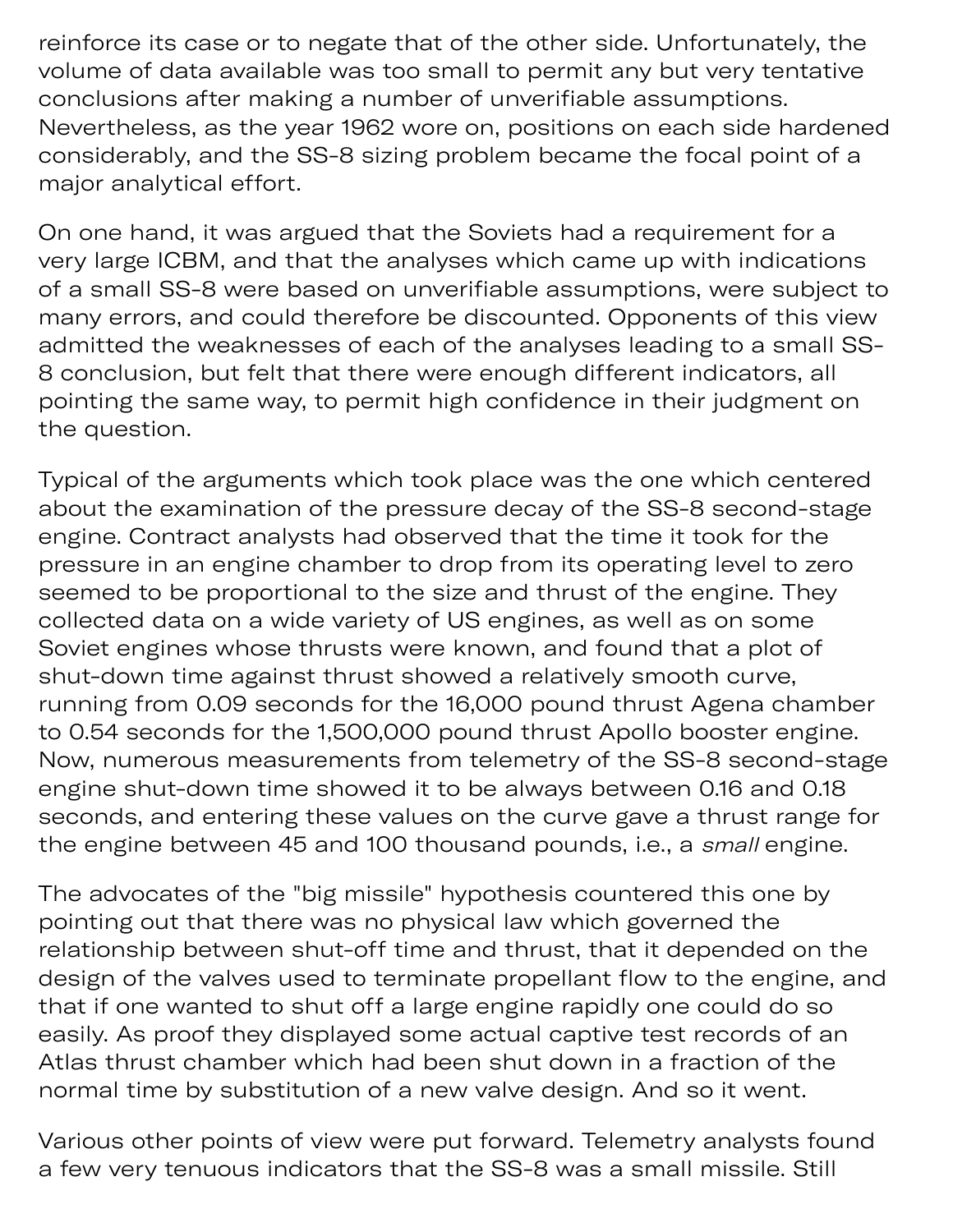another group was unconvinced by either side, and maintained that the data were inadequate to support any conclusion. They pointed to the fact that the SS-8 displayed certain anomalous characteristics not typical of any ICBM seen hitherto. They felt that whether the SS-8 was big or little, it was certainly a different kind of missile, and that if greater efforts were given to understanding the "why" of these anomalies, then perhaps the mystery would clear up. XXXXXX analysts XXXX XXXXX XXXX XXXXX XXXXX XXXX XXXXXX XXXXX XXXXXX XXXXX XXXX were concerned about some of these same peculiarities, and kept suggesting in a very tentative way that the SS-8 was not really an ICBM, but rather a new space launch vehicle, and only that!

Thus by early 1963, when the Board of National Estimates put out a Memo to Holders of the previous Soviet strategic weapons estimate, the community had reached a standoff, and the memo said in effect, "We believe that the U.S.S.R. is developing a high-yield warhead ICBM (the SS-8). Evidence is insufficient to resolve the question whether the SS-8 is large or small. If it is small, the SS-8 has a gross weight of about 160,000 pounds and its re-entry vehicle carries a warhead of about 3,500 pounds. If it is large, then the gross weight is about 660,000 pounds and the re-entry vehicle carries a warhead weighing about 17,500 pounds."

## **Arbitration**

y t

Obviously, this was a terrible way to have to write an estimate, and during 1963 pressure was applied to resolve the issue by convening some high level panels which presumably could get all the facts laid out, do some head-knocking, and reach a judgment. There were in fact three major meetings at which the issue was debated. First there was a meeting held under the auspices of the Guided Missile and Astronautics Intelligence Committee (GMAIC) of the US Intelligence Board. This took place in the spring of 1963 on "neutral ground" in Huntsville, Alabama and involved a three-day debate between the protagonists before the members of GMAIC. Nothing much was accomplished—neither side would give an inch.

For the second major meeting, held in the summer of 1963 in Los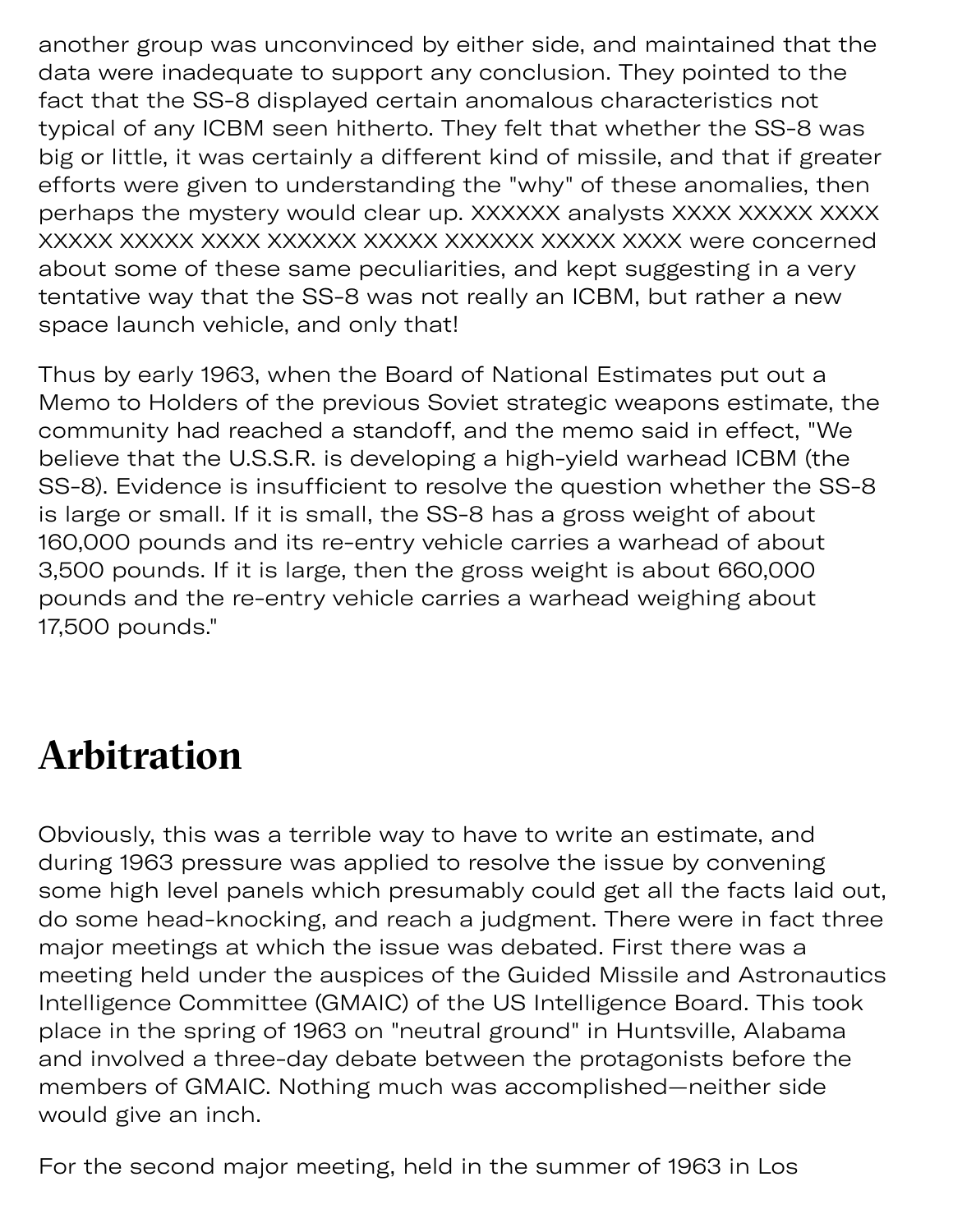Angeles, a group of six eminent civilian scientists was empaneled under the chairmanship of Dr. Marvin Stern, then a Vice President at North American Aviation Corporation. This group heard all the evidence during a week-long session, and came out with some conclusions which pleased neither side, but which at least made a start in the direction of resolving the argument. The Stern Panel said, in effect, that they did not believe the SS-8 was as large as the Air Force suggested, even though they agreed that a Soviet requirement for a vehicle that large probably existed. They also cited indications that the second-stage engine was small, probably in the Venik class, and if so, the payload weight of the SS-8 could only be four to five thousand pounds.

d major m ting

A sidelight of the Stem Panel session was that they looked at SS-7 information as well, and they decided that the data on this ICBM was really not much better qualitatively or quantitatively than that which was available on the SS-8, and there was no strong basis for being so sure the SS-7 was small. However, the intelligence community had been expecting to see a small ICBM when the SS-7 test program was begun, and therefore no debate occurred on the point. Indeed, if the SS-8 test program had started before the SS-7, then there might very well have been a great debate on the size of the SS-7.

The third major meeting of 1963 was a meeting of the Hyland Panel in September. Chaired by Lawrence Hyland, the General Manager of the Hughes Aircraft Co., this group had been acting in an advisory capacity to the USIB for a number of years. The meeting was timed to take place a little before formal consideration of a new Soviet strategic weapons estimate by USIB. Although other subjects were discussed, the major focal point was the SS-8. Dr. Stern participated and presented the prior findings of his panel, and briefers from Air Force, CIA, and other agencies ventilated all the old arguments as well.

The result was that the Hyland Panel concurred in the previous finding that the SS-8 was small. By this time, the Army had also decided that the SS-8 was small, and the new estimate draft reflected these judgments.

Thus, in mid-October 1963 the USIB approved a new Soviet strategic weapons estimate in which the SS-8 was described as having about the same payload capability as the SS-7 (i.e., a small missile). The Air Force and DIA took exception to this in a footnote, insisting that the evidence did not exclude the possibility that the SS-8 carried a nose cone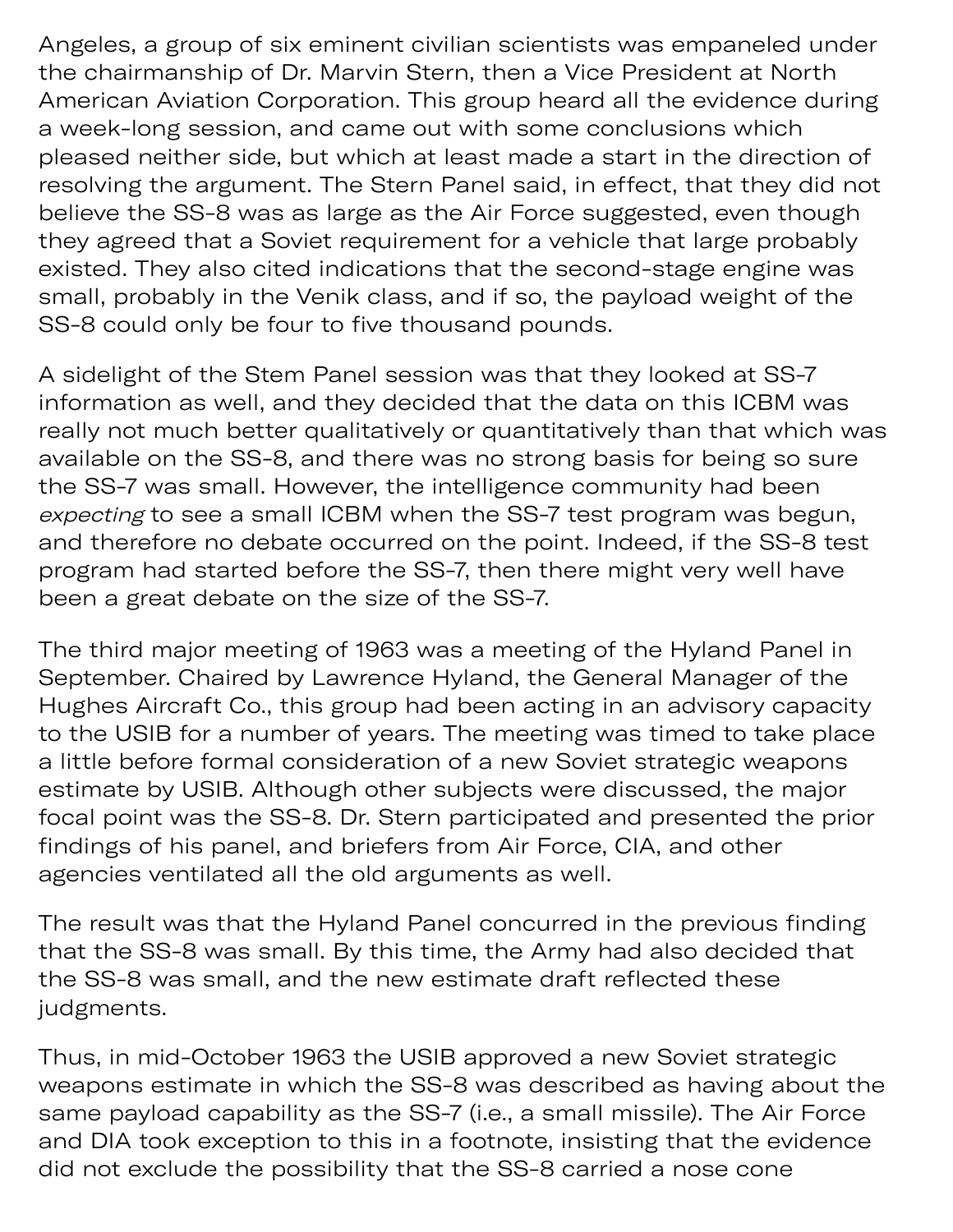weighing 10,000 pounds or a little more—in effect, a retreat, but not total surrender by the proponents of a big SS-8.

From this point on, the SS-8 controversy gradually died down. It had become apparent by the end of 1963 that the SS-8 was being deployed by the Soviets in only token numbers compared to the numbers of SS-7 ICBMs being fielded, and this meant that the question of the size of the SS-8 was becoming somewhat academic. Furthermore, in November, 1963, and April, 1964, the Soviets began flight testing two new ICBMs, the SS-9 and the SS-10, and the study of these new systems naturally preoccupied the analysts.

The final episode came in November, 1964. For their annual October Revolution Parade, the Soviets introduced a new missile which they described as an ICBM (See photograph) and which was given the name "SASIN" by NATO. A comparison of the size and shape of the SASIN with the estimated characteristics of every known Soviet ICBM made it perfectly clear that the SASIN could only be the SS-8, and that its reentry vehicle weight had to be between 3,000 and 4,000 pounds. The "big missile" advocates threw in the towel at last, and estimates written in 1965 and since have indicated no disagreement on the SS-8.

### **Postscript**

Two observations suggest themselves about the SS-8 story, one concerning the analysis process, and the other the use of high-level panels. Reduced to essentials, the argument was between one group which insisted that the most important consideration was the Soviet requirement for a new weapon system, and a second group for which indications from the data without regard to a presumed requirement were the most important factors. In this instance, the latter approach was clearly the better one, and this author is inclined to think this is generally the case. Even if the data seem to point in a direction contrary to preconceived notion, the analyst usually is better off to pursue his leads from the data as objectively as he can.

Second, here was a case in which an outside panel performed a definite service. When two strong-willed groups divide over an issue and debate it over a long period of time, it is too much to expect that either side is